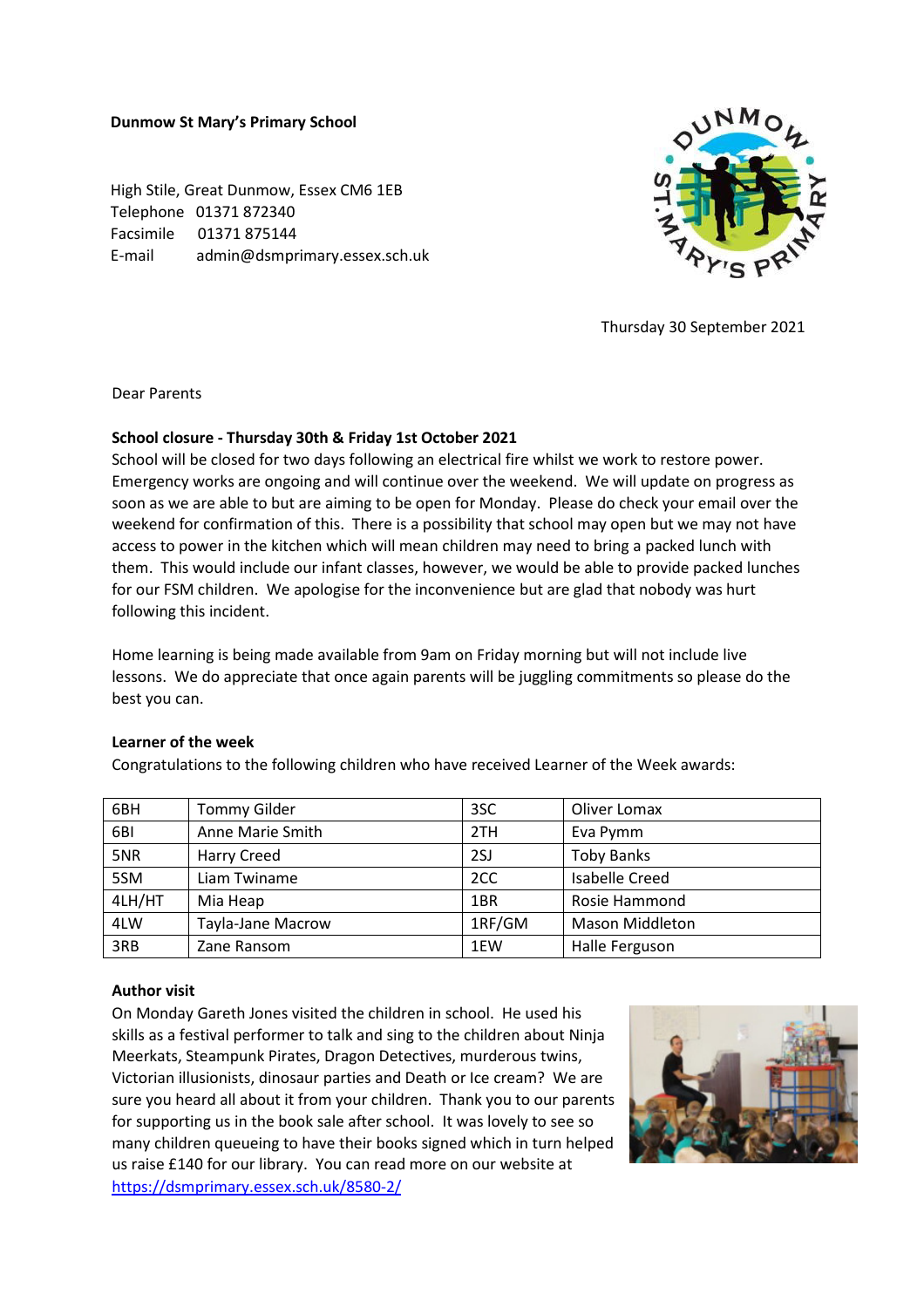### **Sweets on children's birthdays**

Several parents have asked us to clarify the policy on handing out sweets on a child's birthday. We do not give out sweets or biscuits or cakes from home during a school day. However, if children wish to give out sweets they can be handed out just before the end of a school day and taken home. Please note that with the introduction of Natasha's Law sweets that are packaged must have the list of ingredients clearly visible.

## **'Flu Vaccinations**

The 'flu vaccinations for our children will be taking place in school on Thursday  $7<sup>th</sup>$  October. You will have received an email earlier this week asking you to complete a form online to consent to your child having this vaccination. If you have not already completed a form please ensure you do so by no later than Wednesday  $6<sup>th</sup>$  October. As a reminder our school number is 115299.

## **Parent consultations**

Next Monday and Wednesday we have parent consultations taking place from 3.30pm. The consultations on Monday will be held in your child's classroom. For the virtual consultations on Wednesday we will send out the link to access the meeting during that afternoon. Bookings for these consultations can still be made up until Sunday evening if you haven't already done so, but please bear in mind most teachers are now fully booked.

## **6BH Class Assembly**

Next Wednesday is 6BH's parent assembly. Could all parents attending wear a face covering and take a lateral flow test before they come into school. Parents will be allowed to enter the school five minutes before the start so please do not try to come in before 10.35am.

The following week's class assembly is for 4LW parents.

### **Car park**

Could we please remind all parents that they should not walk through the car park, especially with their children. We have buses turning at both drop off and pick up times as well as staff entering/ leaving and deliveries to our kitchen being made by lorries. If you are dropping off/collecting via the front gate for Reception/Y1 you do need to walk through the playground and around.

# **e-safety**

If you missed our recent parent evening with "the 2 Johns" they are holding an event on Tuesday 26<sup>th</sup> October. Places get booked up quickly so if you want to book a place please see the attached flyer for details.

### **Water bottles**



Whilst we haven't quite reached 10 green bottles sitting on the office counter, we have already accumulated a number of water bottles without names. If your child has lost one of these please ask them to collect it from the office next time they are in school.